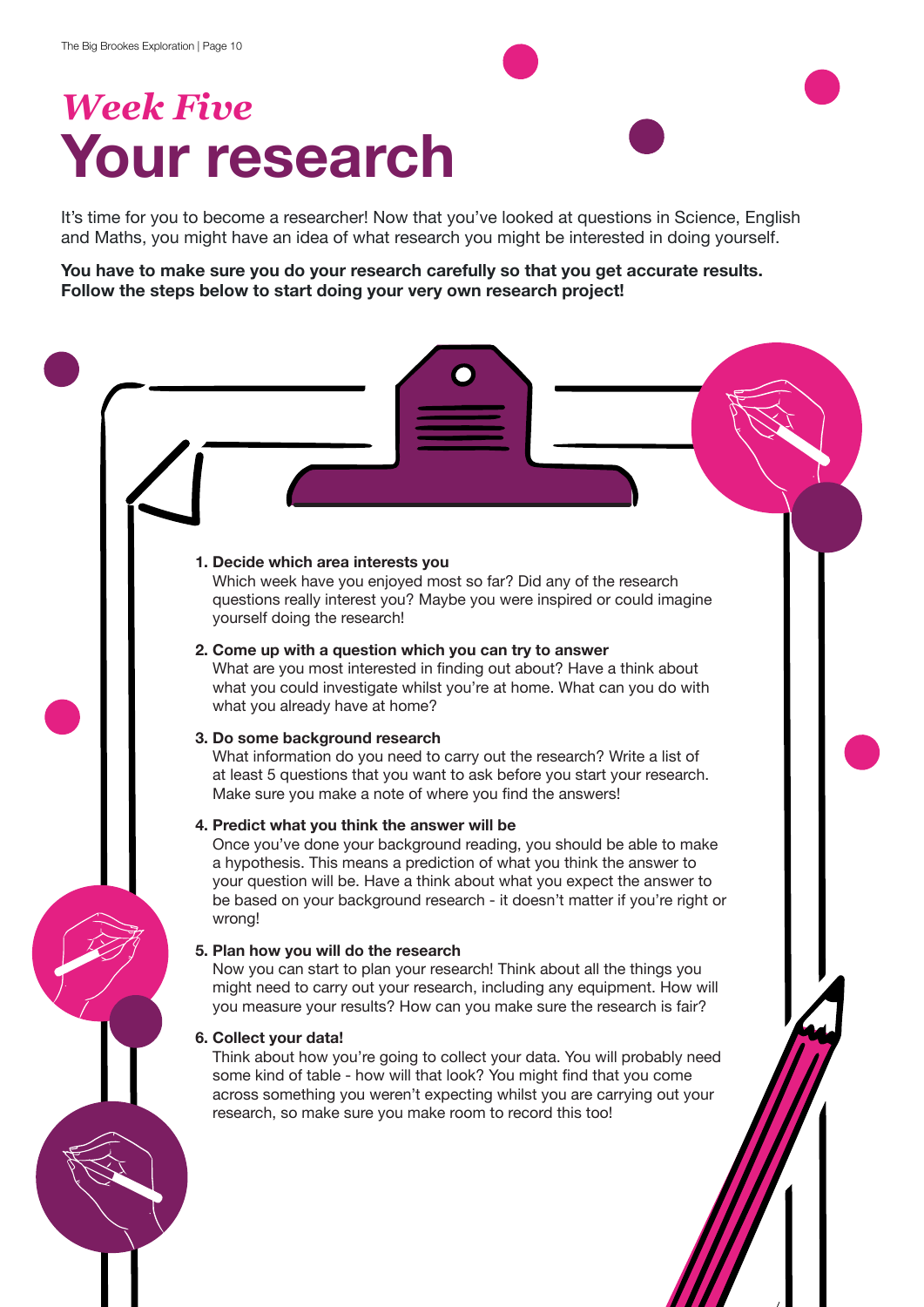Here are some examples to get you going! Have a careful look at them to make sure what you will need to do at each step.

#### *Example one*

| 1. Decide which area<br>interests you                     | <b>Science</b>                                                                                                                                                                                                                                                                                                                                                                                                                                                                                                          |                |                           |  |  |
|-----------------------------------------------------------|-------------------------------------------------------------------------------------------------------------------------------------------------------------------------------------------------------------------------------------------------------------------------------------------------------------------------------------------------------------------------------------------------------------------------------------------------------------------------------------------------------------------------|----------------|---------------------------|--|--|
| 2. Come up with a question<br>which you can try to answer | Which windowsill is the best for growing cress?                                                                                                                                                                                                                                                                                                                                                                                                                                                                         |                |                           |  |  |
| 3. Do some background<br>research                         | 1. How fast does cress grow?<br>2. Does cress grow in the dark?<br>3. Why would the amount of light change how quickly it grows?<br>4. How much water does cress need to grow?<br>5. Why can cress grow without soil?                                                                                                                                                                                                                                                                                                   |                |                           |  |  |
| 4. Predict what you think the<br>answer will be           | I think that the windowsill in the kitchen will be best because it's the biggest<br>window.                                                                                                                                                                                                                                                                                                                                                                                                                             |                |                           |  |  |
| 5. Plan how you will do<br>the research                   | I will need:<br><b>Cress seeds</b><br>2 containers<br>Kitchen roll<br>Water<br>$\bullet$<br>Ruler to measure<br>$\bullet$<br>Paper<br>Pen<br>Steps:<br>1. Take 2 empty food containers and put a layer of kitchen roll in the bottom.<br>2. Sprinkle the kitchen roll with water until damp.<br>3. Sprinkle 1/2 cress seeds in each container.<br>4. Place on windowsills in kitchen and bedroom.<br>5. Measure and take notes on the cress seeds every day for one week.<br>Check that the kitchen roll is still damp. |                |                           |  |  |
| 6. Collect your data!                                     |                                                                                                                                                                                                                                                                                                                                                                                                                                                                                                                         |                |                           |  |  |
| Day/Room                                                  | <b>Bedroom</b>                                                                                                                                                                                                                                                                                                                                                                                                                                                                                                          | <b>Kitchen</b> | Any other<br>observations |  |  |
| 1                                                         |                                                                                                                                                                                                                                                                                                                                                                                                                                                                                                                         |                |                           |  |  |
| $\overline{2}$                                            |                                                                                                                                                                                                                                                                                                                                                                                                                                                                                                                         |                |                           |  |  |
| $\mathbf{3}$                                              |                                                                                                                                                                                                                                                                                                                                                                                                                                                                                                                         |                |                           |  |  |
| $\overline{\mathbf{4}}$                                   |                                                                                                                                                                                                                                                                                                                                                                                                                                                                                                                         |                |                           |  |  |
| 5                                                         |                                                                                                                                                                                                                                                                                                                                                                                                                                                                                                                         |                |                           |  |  |
| $6\phantom{a}$                                            |                                                                                                                                                                                                                                                                                                                                                                                                                                                                                                                         |                |                           |  |  |
| $\overline{\mathbf{7}}$                                   |                                                                                                                                                                                                                                                                                                                                                                                                                                                                                                                         |                |                           |  |  |



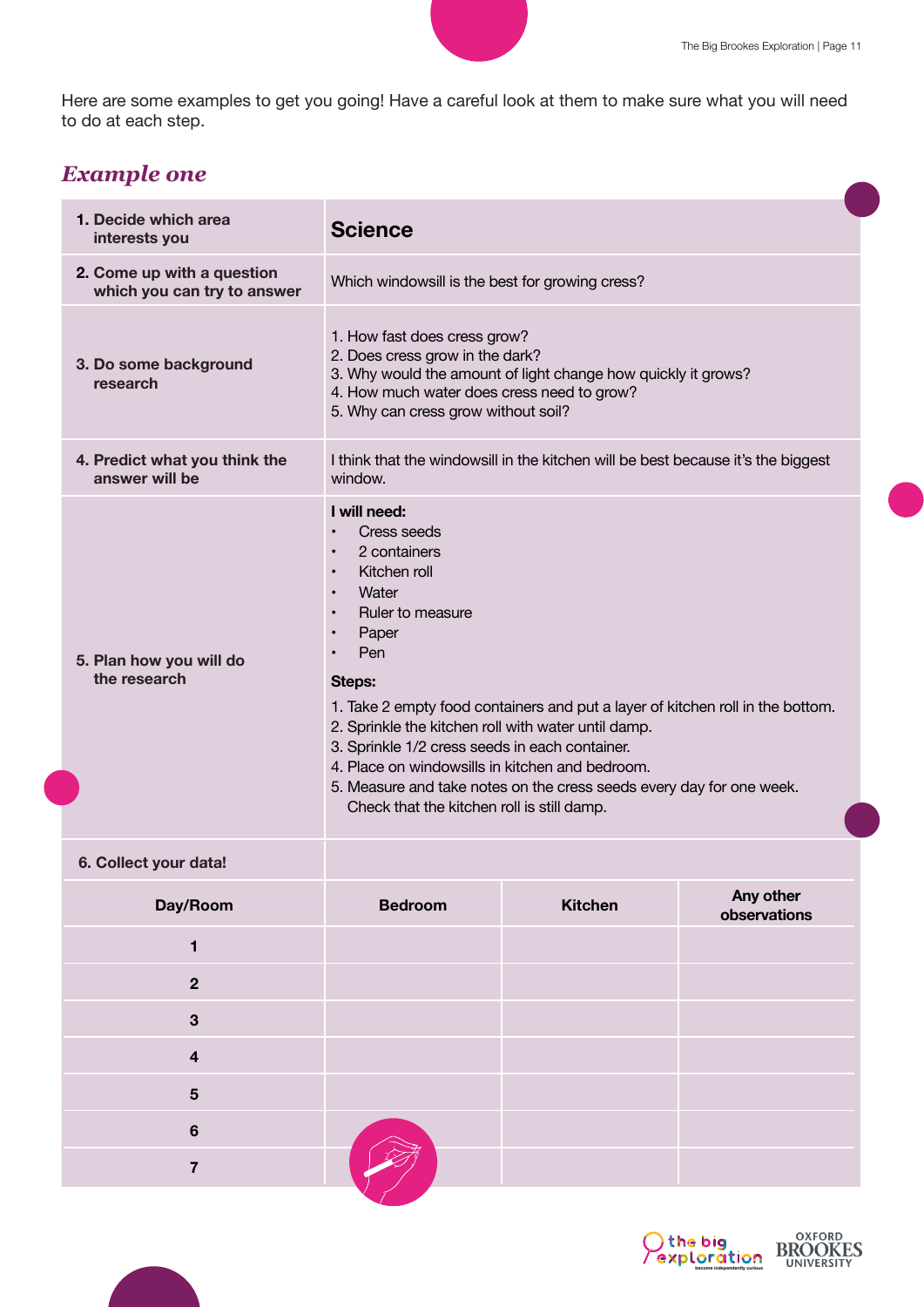#### *Example two*



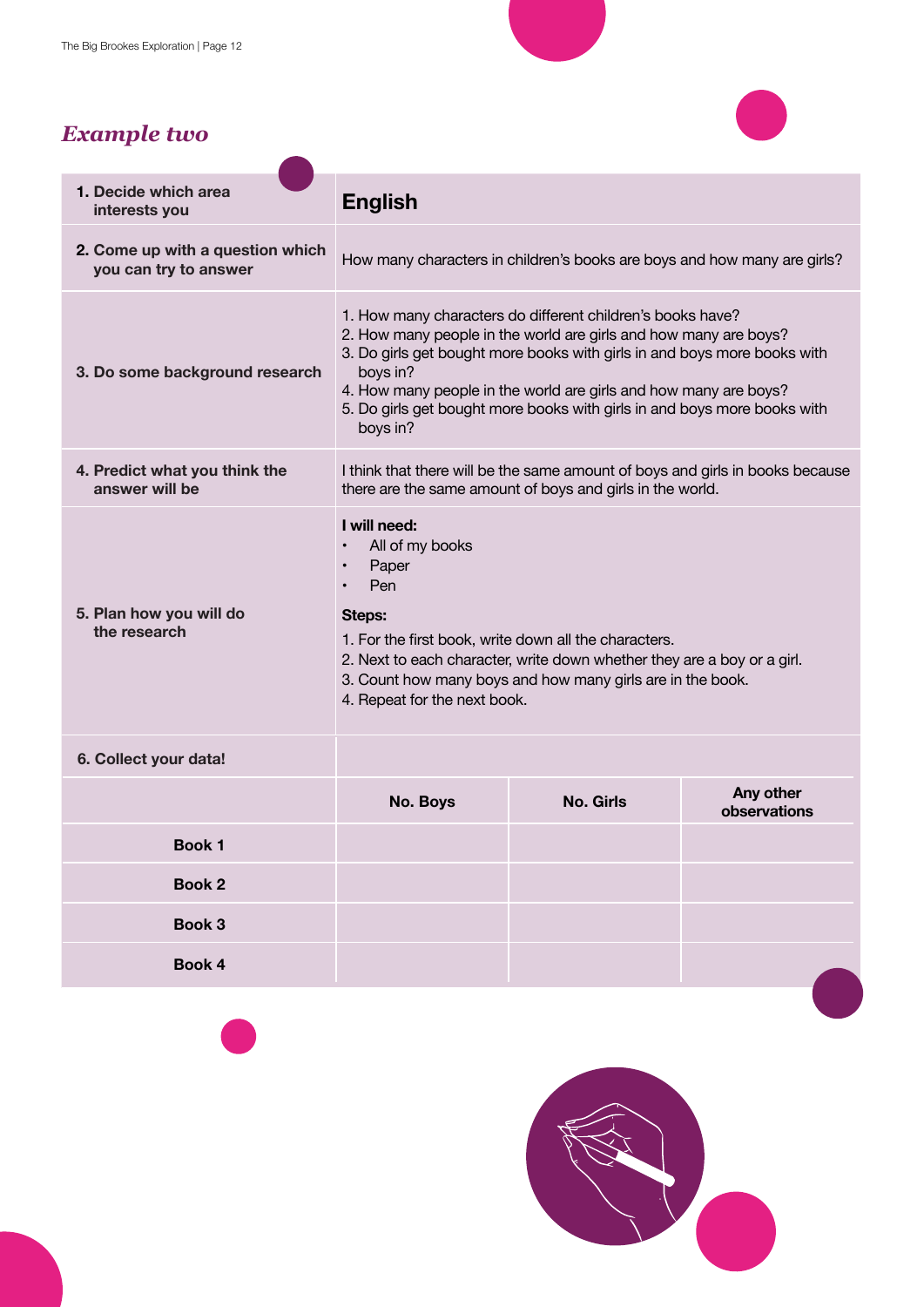### *Example three*

| 1. Decide which area<br>interests you                     | <b>Maths</b>                                                                                                                                                                                                                                                                                            |                    |                           |  |
|-----------------------------------------------------------|---------------------------------------------------------------------------------------------------------------------------------------------------------------------------------------------------------------------------------------------------------------------------------------------------------|--------------------|---------------------------|--|
| 2. Come up with a question which<br>you can try to answer | Is it better to start first or second in a game of noughts and crosses?                                                                                                                                                                                                                                 |                    |                           |  |
| 3. Do some background research                            | 1. How long does a game last?<br>2. Which is the best square to start in?<br>3. Does it matter who you're playing with?<br>4. How many turns do I get before the game ends?<br>5. How many different ways can I win?                                                                                    |                    |                           |  |
| 4. Predict what you think the<br>answer will be           | I think it will be better to start second because then you can tell where the<br>other person is planning to go.                                                                                                                                                                                        |                    |                           |  |
| 5. Plan how you will do<br>the research                   | I will need:<br>Paper<br>Pen<br>Steps:<br>1. Find an opponent to<br>play with.<br>2. Play 5 games of noughts and crosses with me going first<br>3. Write down for each game whether I won.<br>4. Play 5 games of noughts and crosses with me going second<br>5. Write down for each game whether I won. |                    |                           |  |
| 6. Collect your data!                                     |                                                                                                                                                                                                                                                                                                         |                    |                           |  |
| Game                                                      | <b>Play first</b>                                                                                                                                                                                                                                                                                       | <b>Play second</b> | Any other<br>observations |  |
| 1                                                         |                                                                                                                                                                                                                                                                                                         |                    |                           |  |
| $\overline{2}$                                            |                                                                                                                                                                                                                                                                                                         |                    |                           |  |
| 3                                                         |                                                                                                                                                                                                                                                                                                         |                    |                           |  |
| 4                                                         |                                                                                                                                                                                                                                                                                                         |                    |                           |  |
| 5                                                         |                                                                                                                                                                                                                                                                                                         |                    |                           |  |